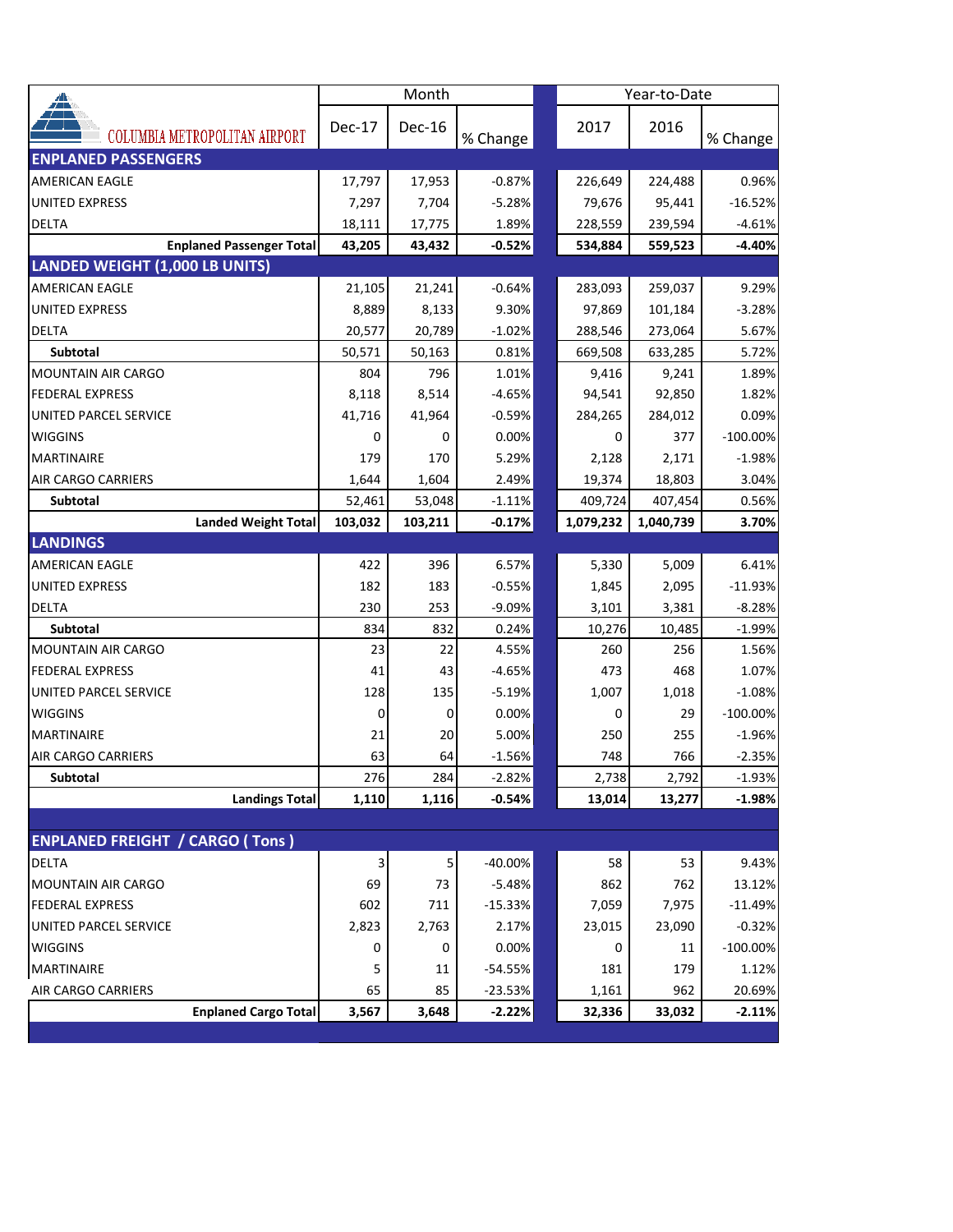## **MONTHLY ENPLANED PASSENGERS 2014 - 2017**



|      | <b>JUIL</b> | ື      |        | <b>LIN</b> |        | ,,,,,  | --     | <i>rus</i> | <u>JLM</u> | ັບເເ   |        | レー     | <b>UIUIU IULUI</b> |
|------|-------------|--------|--------|------------|--------|--------|--------|------------|------------|--------|--------|--------|--------------------|
| 2014 | 33.851      | 33.094 | 42,923 | 45.935     | 47.810 | 45.975 | 46.258 | 44.601     | 43.391     | 45.921 | 41.285 | 42.725 | 513.769            |
| 2015 | 36,802      | 36.231 | 44.464 | 48.899     | 51.377 | 48.369 | 50.406 | 48.591     | 45.138     | 45.515 | 45.712 | 44.882 | 546.386            |
| 2016 | 40,956      | 43.036 | 44,092 | 49.141     | 53,632 | 49.373 | 48.182 | 48.266     | 46.475     | 47.989 | 44.949 | 43.432 | 559.523            |
| 2017 | 38.447      | 38.075 | 46.478 | 42.428     | 45.961 | 43.993 | 48.071 | 47.163     | 42.462     | 50.427 | 48,174 | 43.205 | 534,884            |



|      |           |           | Mar        | Apr        | Mav        | Jun        |            | Aug        |            |            | Nov        | Dec        | <b>Grand Total</b> |
|------|-----------|-----------|------------|------------|------------|------------|------------|------------|------------|------------|------------|------------|--------------------|
| 2014 | 9.898.000 | 8.846.000 | 9,900,000  | 10.180.000 | 9.884.000  | 9.238.000  | 10,136,000 | 10.152.000 | 9,834,000  | 11.144.000 | 9.500.000  | 15,286,000 | 123.998.000        |
| 2015 | 9.768.000 | 9,370,000 | 9.988.000  | 10.788.000 | 9.930.000  | 10.126.000 | 10.880.000 | 9,892,000  | 10.286.000 | 10.234.000 | 9.100.000  | 14.564.000 | 124.926.000        |
| 2016 | 9,444,000 | 9,388,000 | 11,164,000 | 10,856,000 | 10,304,000 | 11,174,000 | 10,234,000 | 11,874,000 | 11,408,000 | 10,482,000 | 11,320,000 | 14,782,000 | 132,430,000        |
| 2017 | 9,556,000 | 9,308,000 | 11,832,000 | 10,166,000 | 10,950,000 | 11,432,000 | 9,636,000  | 12,022,000 | 10,392,000 | 10,490,000 | 12,312,000 | 14,616,000 | 132,712,000        |



| <b>MONTHLY LANDED WEIGHT</b> |
|------------------------------|
| 2014 - 2017                  |
|                              |

|      | Jan    | Fel    | Mar    | Apr    | May    | Jun    | JUI    | Aug    |        |        | Nov    | Dec     | <b>Grand Total</b> |
|------|--------|--------|--------|--------|--------|--------|--------|--------|--------|--------|--------|---------|--------------------|
| 2014 | 79,392 | 71,097 | 82,511 | 88,911 | 85,392 | 82,805 | 85,518 | 84,810 | 83,276 | 87.442 | 75,984 | 104,496 | 1,011,634          |
| 2015 | 76.081 | 71.755 | 79.034 | 87.409 | 87.187 | 85.418 | 93.617 | 87.441 | 85,175 | 84.411 | 80.810 | 108.230 | 1,026,568          |
| 2016 | 78,313 | 77.208 | 90.384 | 85,766 | 90,122 | 90,513 | 85,423 | 84,439 | 84,632 | 83,731 | 86,997 | 103.211 | 1,040,739          |
| 2017 | 81,256 | 77.272 | 89,481 | 83,124 | 90,604 | 92,166 | 93,405 | 96,308 | 86,497 | 91,597 | 92,490 | 103,032 | 1,077,232          |